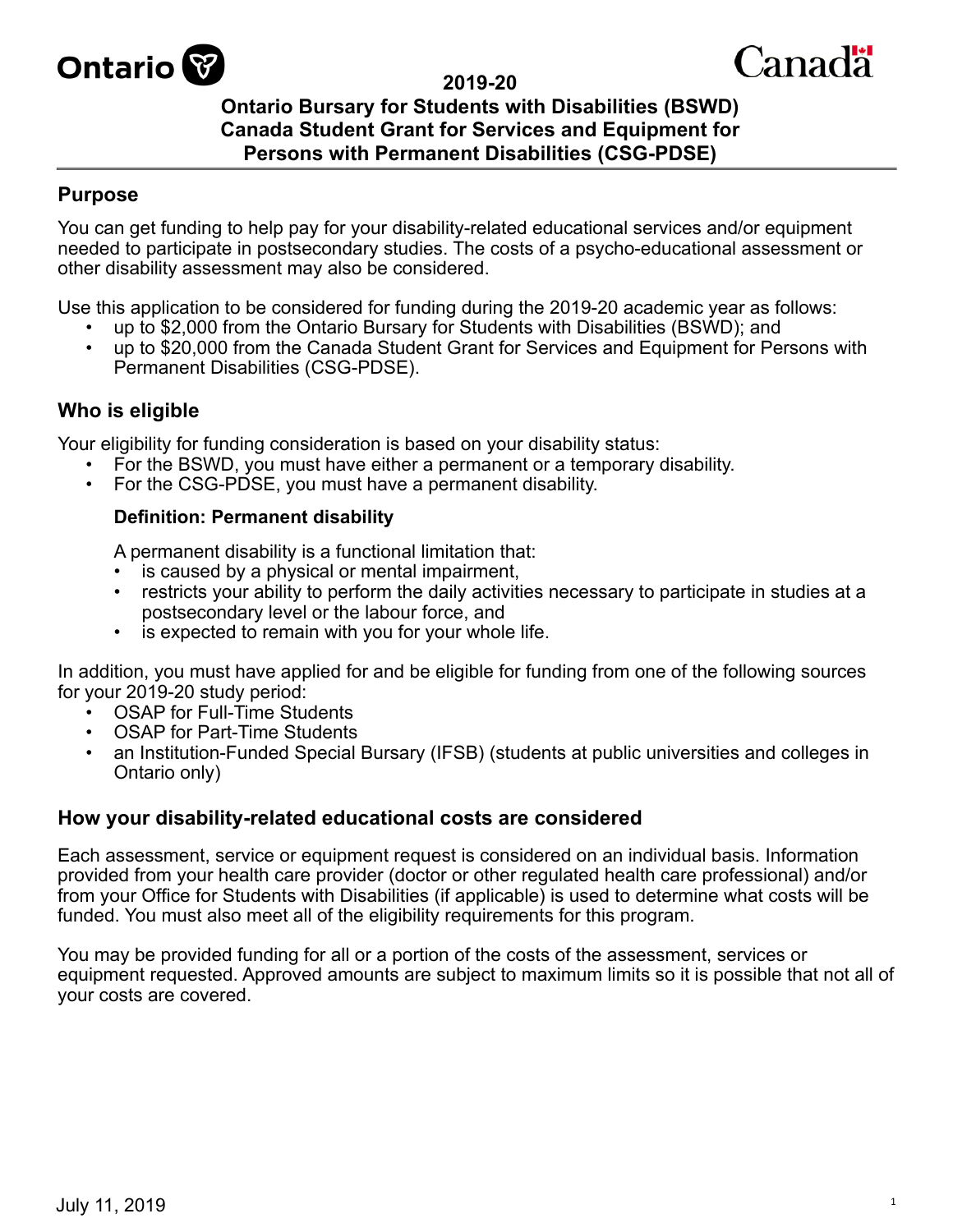Note:

Services and equipment eligible for funding by any 3rd party, such as through insurance, may not be considered for either BSWD or CSG-PDSE funding.

- A request for a computer (desktop, laptop or tablet) will only be considered for funding once every four years.
- Approved equipment and/or software must be purchased within 30 days of receiving your funding.
- All approved items must be purchased before the end of your 2019-20 study period. Otherwise, you will have to repay all or a portion of the funds given to you to make these purchases.
- Any services and/or equipment purchased before your application is approved are done so at your own risk as they may not be approved for funding.
- The costs for services and equipment (excluding psycho-educational assessments) purchased more than 60 days before the start of your study period will not be considered. Psychoeducational assessment costs will not be considered if the assessment was performed more than 6 months before the start of your study period.

# **Documentation you will have to provide**

# **When you are submitting your application**

Documentation is required to confirm that, due to your disability, the services, equipment and/ or assessment selected on your application are needed so you can go to school. See Section D: Required documentation on the application for details.

# **After you've been approved for funding**

You will have to provide original receipts showing that you purchased the items that you were issued BSWD and/or CSG-PDSE funding. Further instructions will be provided once your funding is released.

# **Where to send your application**

# **If you're going to a school in Ontario:**

Send your completed application and all required documents to your school's financial aid office.

# **If you're going to a school outside of Ontario:**

Send your completed application to your school's financial aid office so they can complete Section H: Enrolment confirmation and declaration by financial aid administrator at a private school in Ontario or at any school located out of Ontario.

When you receive your application back from your school, send it along with and all required documents to:

Student Financial Assistance Branch Ministry of Training, Colleges and Universities PO Box 4500, 189 Red River Road, 4th Floor Thunder Bay, Ontario P7B 6G9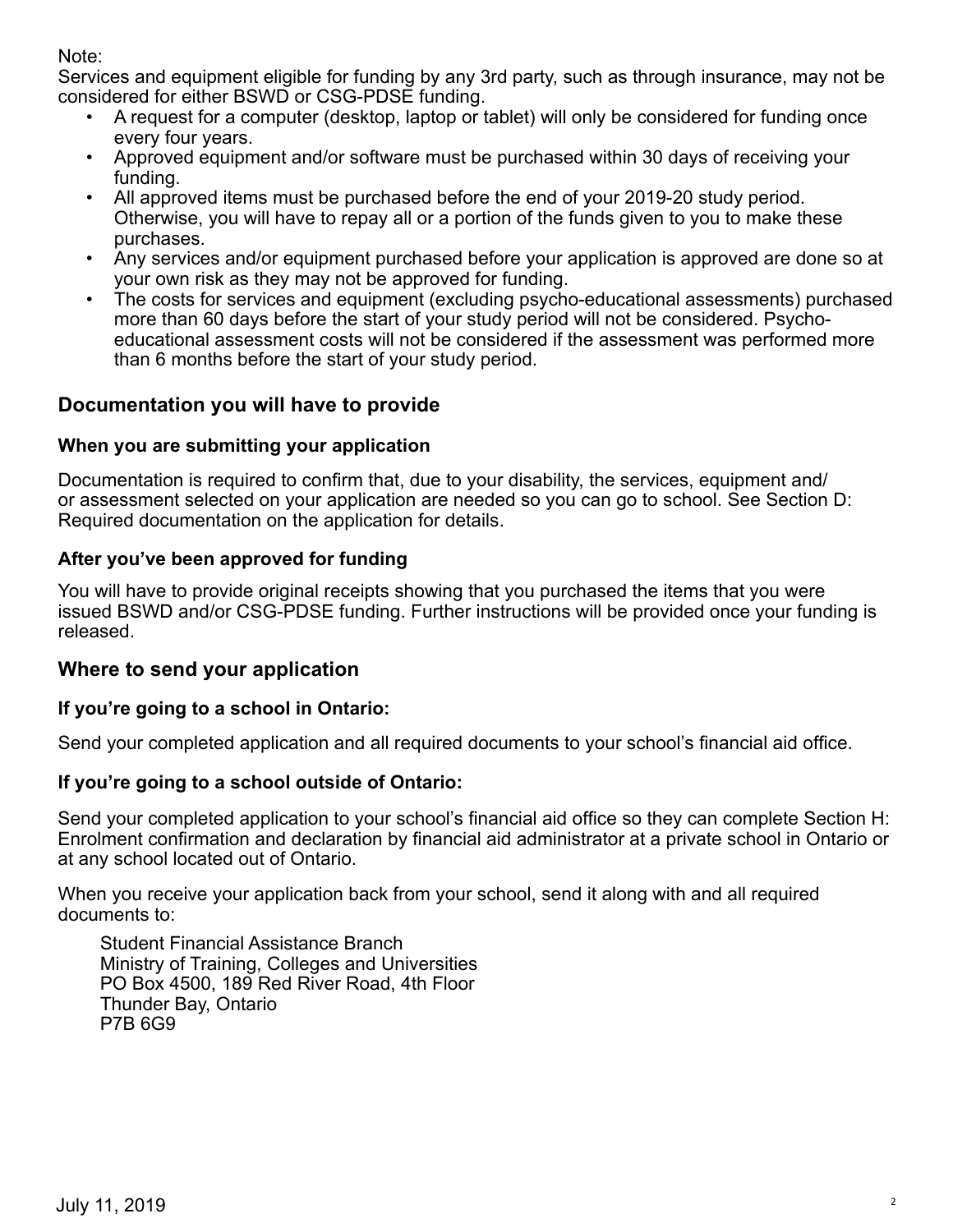# **Deadlines**

#### **Application and supporting documents**

Your completed application must be received by your financial aid office or the ministry no later than 60 days before the end of your study period.

All supporting documentation must be received no later than 40 days before the end of your study period.

#### **Proof of purchase for approved assessments, services and/or equipment**

Original receipts for each approved item must be received by your financial aid office or the ministry no later than 30 days after the end of your study period. If you received funds for services (e.g. tutors, note-takers), you must also provide a time log that lists when each of the approved services was used.

Note:

If you don't provide acceptable proof and/or the purchase price was less than the approved funding amount for an item, you will have to return all or a portion of the funds issued. Contact your financial aid office for details.

#### **Help with the application**

#### **If you're going to a school in Ontario:**

The Office for Students with Disabilities or the financial aid office at your school can help you with any questions about this application. The disability advisors there can also provide information about disability-related services, supports and equipment available at your school.

If you school does not have an Office for Students with Disabilities, you can discuss your disabilityrelated educational needs with your health care provider (doctor or other regulated health care professional).

#### **If you're going to a school outside of Ontario:**

Contact the ministry at:

Student Financial Assistance Branch Ministry of Training, Colleges and Universities PO Box 4500, 189 Red River Road, 4th Floor Thunder Bay, Ontario P7B 6G9

General inquiry telephone service is available Monday to Friday, 8:30 AM - 4:30 PM (Eastern Time)

- Telephone: 807-343-7260.
- Toll-free in North America: 1-877-OSAP- 411 or 1-877-672-7411
- TTY: 1-800-465-3958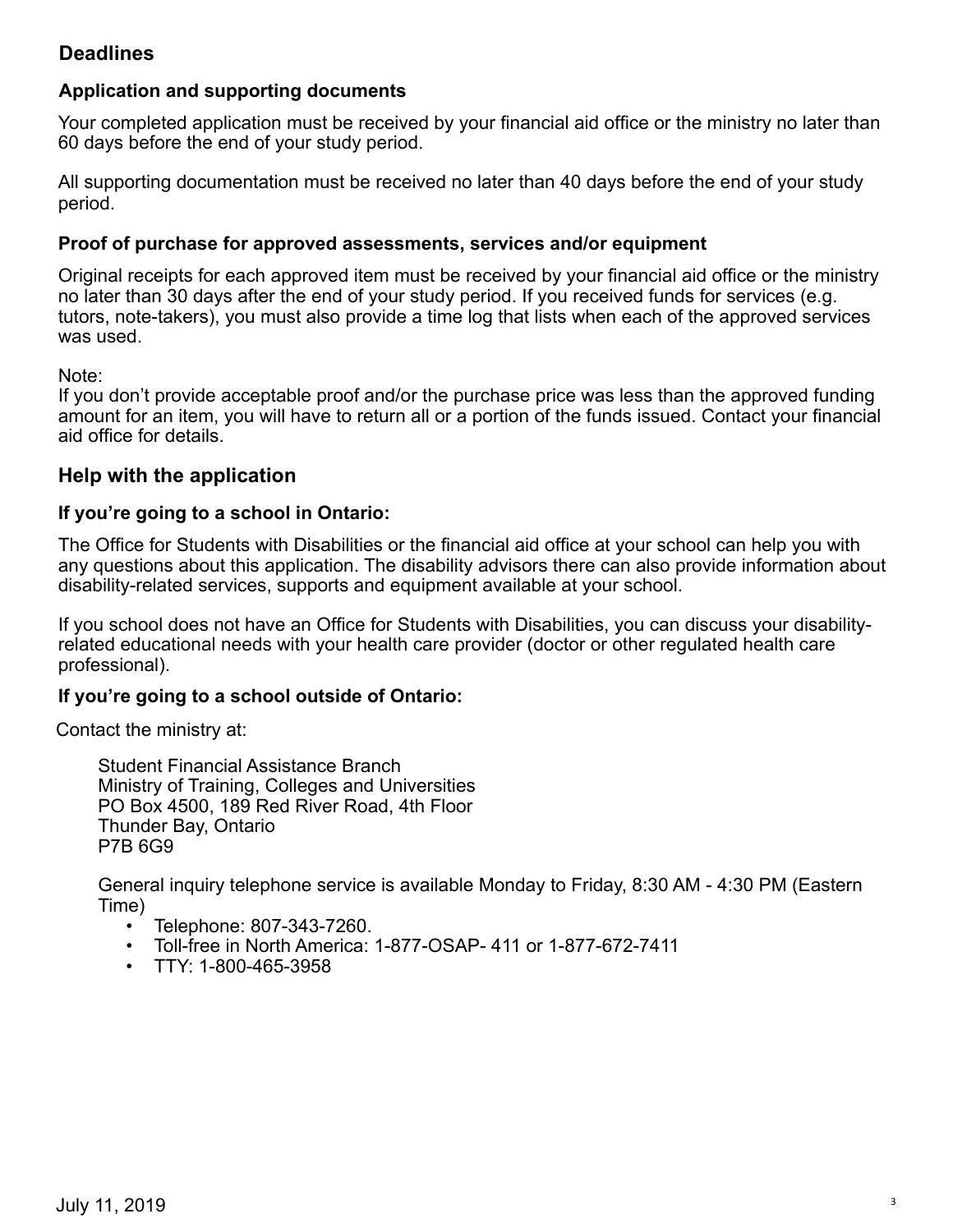



**2019-20 Ontario Bursary for Students with Disabilities (BSWD) Canada Student Grant for Services and Equipment for Persons with Permanent Disabilities (CSG-PDSE)**

| <b>Section A: Student information</b>                                                                                                                                  |                                                     |                           |
|------------------------------------------------------------------------------------------------------------------------------------------------------------------------|-----------------------------------------------------|---------------------------|
| <b>Social Insurance Number:</b>                                                                                                                                        | Ontario Education Number (OEN), if assigned to you: |                           |
| Last name:                                                                                                                                                             |                                                     |                           |
|                                                                                                                                                                        |                                                     |                           |
| <b>First name:</b>                                                                                                                                                     | Date of birth:                                      |                           |
|                                                                                                                                                                        | Month Day                                           | Year                      |
| Your mailing address                                                                                                                                                   |                                                     |                           |
| Street number and name, rural route, or post office box:                                                                                                               |                                                     | <b>Apartment:</b>         |
|                                                                                                                                                                        |                                                     |                           |
| Street number and name, rural route, or post office box:                                                                                                               |                                                     | Postal code or zip code:  |
|                                                                                                                                                                        |                                                     |                           |
| City, town, or post office:                                                                                                                                            |                                                     | <b>Province or state:</b> |
|                                                                                                                                                                        |                                                     |                           |
| <b>Country:</b>                                                                                                                                                        |                                                     |                           |
|                                                                                                                                                                        |                                                     |                           |
| Area code and telephone number:                                                                                                                                        |                                                     |                           |
|                                                                                                                                                                        |                                                     |                           |
|                                                                                                                                                                        |                                                     |                           |
| Section B: Information about your school and program<br>What is the name of the school you plan to attend or are currently attending for your<br>2019-20 study period? |                                                     |                           |
|                                                                                                                                                                        |                                                     |                           |
|                                                                                                                                                                        |                                                     |                           |
| Student number at your school:                                                                                                                                         |                                                     |                           |
|                                                                                                                                                                        |                                                     |                           |
| What are the start and end dates of your 2019-20 study period?                                                                                                         |                                                     |                           |
| From:<br>To:                                                                                                                                                           |                                                     |                           |
| Month Day<br>Year                                                                                                                                                      | Month Day<br>Year                                   |                           |
|                                                                                                                                                                        |                                                     |                           |
| For the above study period, what type of financial aid have you applied for?                                                                                           |                                                     |                           |
| <b>OSAP for Full-Time Students</b>                                                                                                                                     |                                                     |                           |
| <b>OSAP</b> for Part-Time Students<br><b>Institution-funded Special Bursary</b>                                                                                        |                                                     |                           |
| July 11, 2019                                                                                                                                                          |                                                     | 4                         |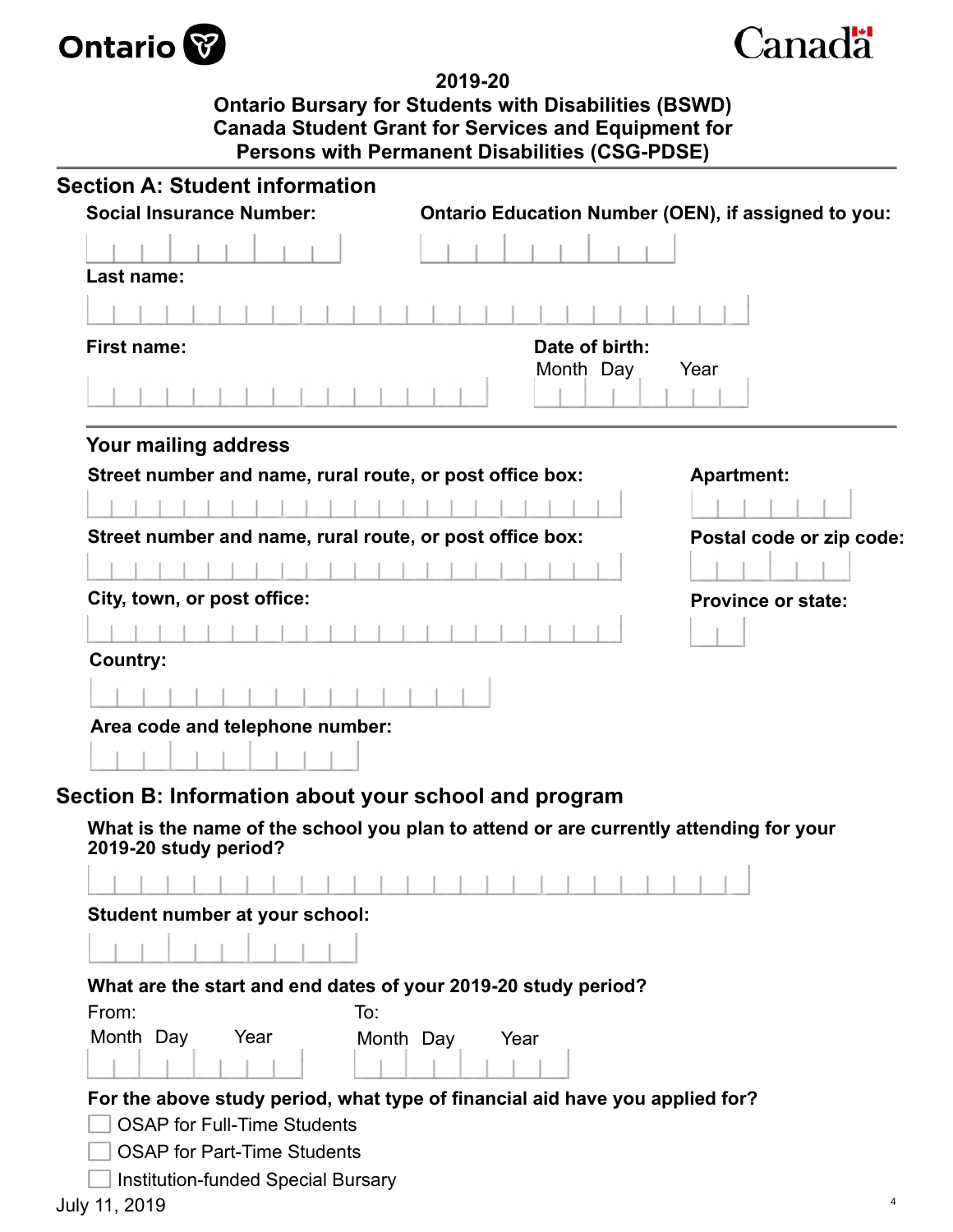# **Section C: Request for assessments, services, and/or equipment**

Select the items required to accommodate your disability-related needs while you're in postsecondary studies. If additional space is needed to outline the type of services and/or equipment required, provide the information in a separate letter and attach it to your application.

A cost estimate must be provided for each item requested. Include taxes and shipping (if applicable) in the amount provided. Enter amounts in dollars only. Do not enter cents or use periods or commas.

Each category may be subject to a funding cap. This means that not all of your costs may be covered even if your application is approved.

#### **Note to students attending a public university or college in Ontario**

You must work with an advisor in the Disability Services Office at your school when completing Section C.

#### **Note to students attending a private school in Ontario or any school located outside of Ontario**

Work with the disability adviser at your school or your health care provider (doctor or other regulated health care professional) when completing Section C.

### **Assessments**

Other disability assessment (eligible for BSWD funding only)

# **Services**

A written estimate for service requested is required. See Section D for details.

| Tutor                                                               | \$ |  |  |
|---------------------------------------------------------------------|----|--|--|
| Note-taker                                                          | \$ |  |  |
| Academic strategist/coach                                           | \$ |  |  |
| Attendant care for studies                                          | \$ |  |  |
| <b>Educational assistant</b>                                        | \$ |  |  |
| Specialized transportation (for students with mobility issues only) | \$ |  |  |
| Counselling/therapy (eligible for BSWD funding only)                | \$ |  |  |
| Other - specify:                                                    | \$ |  |  |

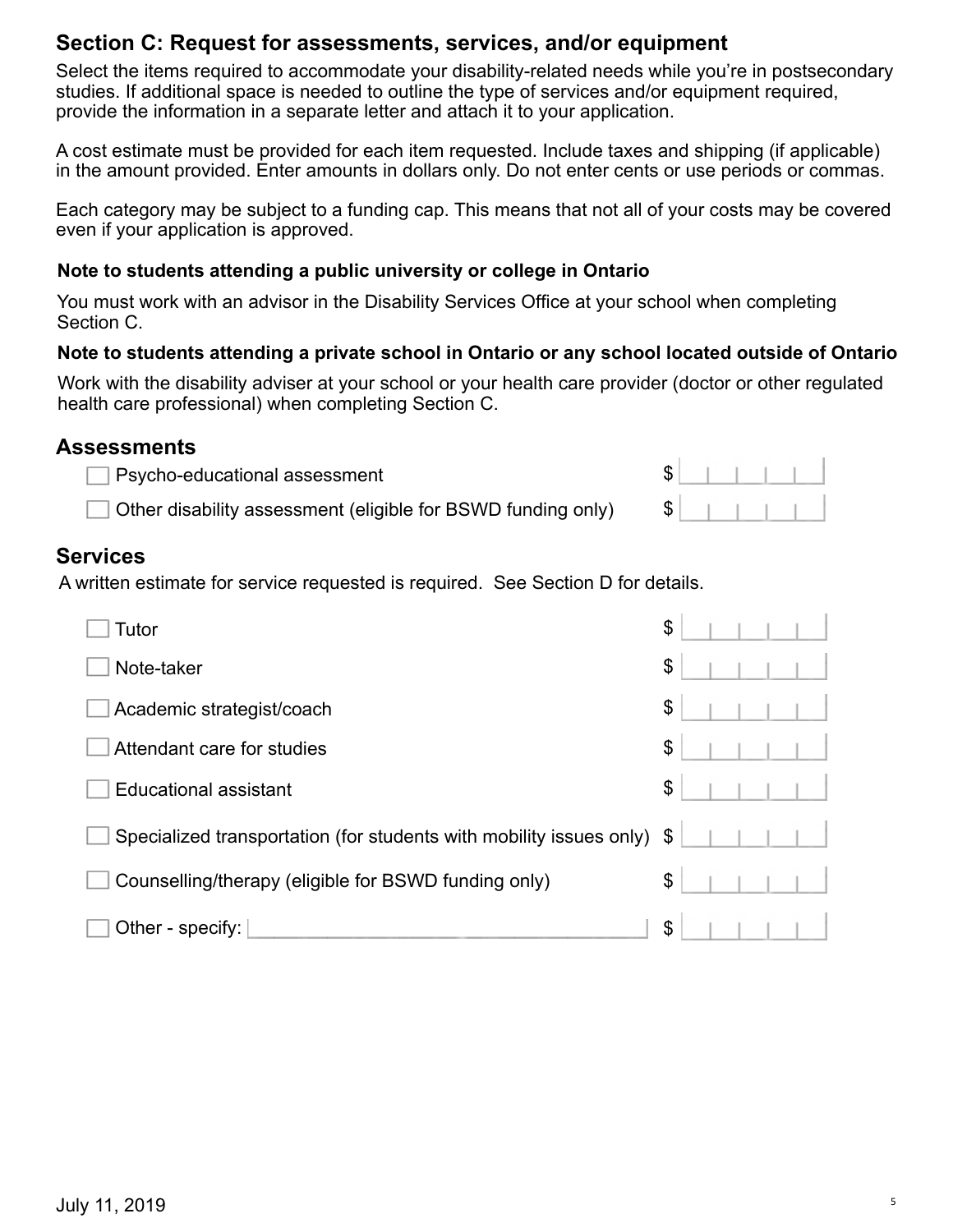# **Computer equipment**

Indicate format required (select one only)

Desktop Г

Laptop Г

 $\Box$ Tablet

# **Computer software and accessories**

| Computer warranty                              | $\mathfrak{S}$ |  |  |
|------------------------------------------------|----------------|--|--|
| Microsoft Office (Home & Student edition only) | \$             |  |  |
| Printer                                        | \$             |  |  |
| Scanner                                        | \$             |  |  |
| External keyboard                              | \$             |  |  |
| Carrying case                                  | \$             |  |  |
| Other - specify:                               | \$             |  |  |
| <b>Assistive software</b>                      |                |  |  |
| Text to speech software                        | \$             |  |  |
| Voice recognition software                     | \$             |  |  |
| Screen reading software                        | \$             |  |  |
| Assistive writing software                     | \$             |  |  |
| Organizational software                        | \$             |  |  |
| Other - specify:                               | \$             |  |  |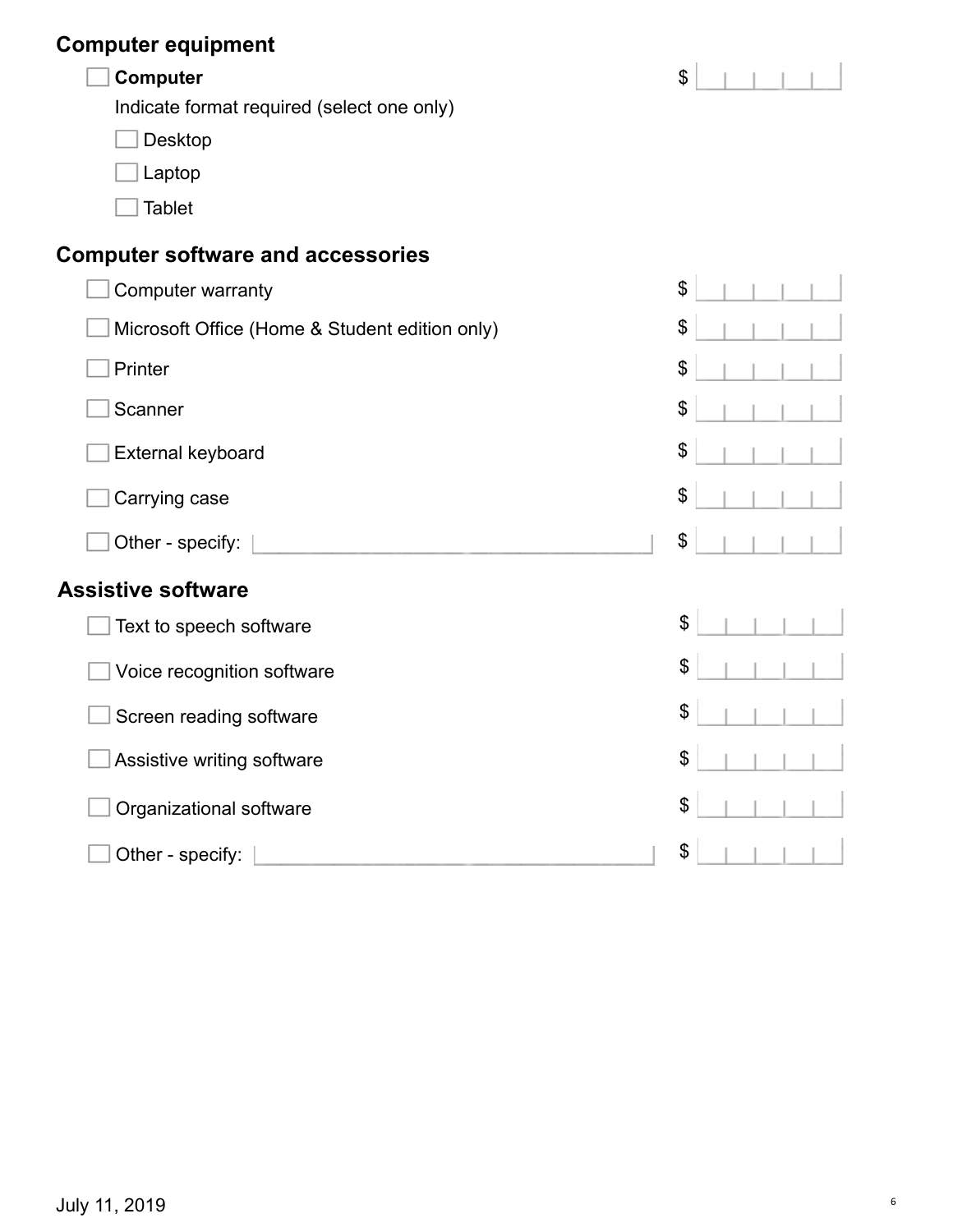### **Assistive equipment**

| Reading pens/accessories                              | \$ |
|-------------------------------------------------------|----|
| Noise cancelling headphones                           | \$ |
| Digital recorder                                      | \$ |
| Equipment repair/replacement                          | \$ |
| Ergonomic aids (eligible for provincial funding only) | \$ |
| Other - specify:                                      | \$ |
| Total amount requested:                               | \$ |

# **Section D: Required documentation**

You must provide the following documents (as applicable) to support your application:

An OSAP Disability Verification Form (if you have not already done so).

A written recommendation from a disability advisor at your school and/or your health care provider (doctor or other regulated health care professional) for the services and/or equipment requested if it was not provided on your OSAP Disability Verification Form.

Estimates for the costs of any requested service(s), such as tutors or note-takers. Each estimate must include the following:

- hourly cost of each service;
- total hours per week of each service (cannot exceed weekly in-class time);
- total number of weeks you will be using each service;
- which of the courses you are taking require the service; and,
- the name and contact information for the person or agency providing each service.

Original receipts for any assessments, services, equipment and/or software requested if they have already been purchased.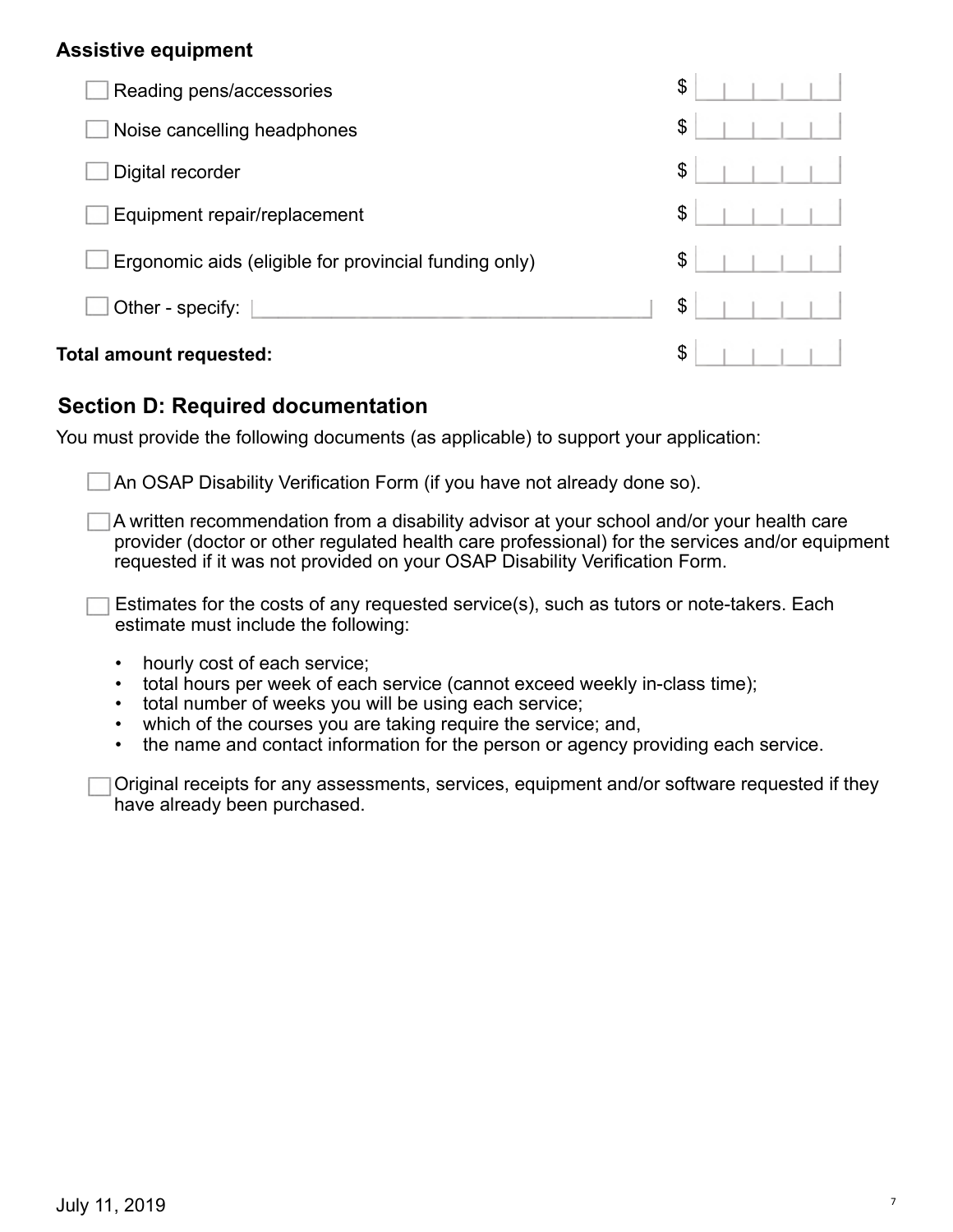# **Section E: Student consents, declarations and signature**

# **Notice of collection and use of personal information**

Your personal information, including your Social Insurance Number (SIN), provided in connection with your student profile, this application and any previous applications and awards of financial assistance will be used by the Ministry of Training, Colleges and Universities ("ministry") to administer and finance the Bursary for Students with Disabilities (BSWD) program and by Employment and Social Development Canada (ESDC) to administer and finance the Canada Student Grant for Services and Equipment for Persons with Permanent Disabilities (CSG-PDSE) program. Your SIN will be used as a general identifier in administering the BSWD/CSG-PDSE. The ministry and ESDC may use other parties for any of these activities. Under agreement with the ministry, your postsecondary school and, where authorized by the ministry, its agents who administer OSAP and its auditors use your personal information to administer the BSWD/CSG-PDSE.

Administration includes: determining your eligibility for a BSWD/CSG-PDSE award; verifying your application and supporting documentation, including verifying financial assistance provided under any other ministry program; paying your award; verifying your award; auditing your file; assessing and collecting overpayments; enforcing the legislation set out below and your agreements with the ministry and ESDC; and monitoring and auditing your postsecondary school or its authorized agents to ensure that they are administering the programs appropriately. In addition, administration by the ministry includes public reporting on postsecondary education and training, including the administration and financing of student assistance programs; planning, delivering, evaluating and monitoring student assistance programs for quality and improvements in both content and delivery; conducting risk management, error management, audit and quality assessment activities; conducting inspections or investigations; and conducting research related to postsecondary education and training, including all aspects of the BSWD/CSG-PDSE. You may be contacted to participate in surveys related to postsecondary education and training. Financing includes: planning, arranging or providing funding of the BSWD/CSG-PDSE.

The ministry administers the BSWD under the authority of ss.5, 15 and 16 of the Ministry of Training, Colleges and Universities Act, R.S.O. 1990, c.M.19, as amended and s. 10.1 of the Financial Administration Act, R.S.O. 1990, c.F.12, as amended, and the CSG-PDSE under the authority of the Canada Student Financial Assistance Act, S.C. 1994, c.28, as amended, and the Canada Student Financial Assistance Regulations, SOR 95-329, as amended and s. 266.3(4) of the Education Act. If you have any questions about the collection or use of this information, contact the Director, Student Financial Assistance Branch, Ministry of Training, Colleges and Universities, PO Box 4500, 189 Red River Road, 4th Floor, Thunder Bay, Ontario, P7B 6G9, 807-343-7260.

#### **Student's consent to the indirect collection, use and disclosure of personal information (REQUIRED)**

- I agree that until I provide receipts for and/or repay BSWD/CSG-PDSE funds provided to me, and until any BSWD/CSG-PDSE overpayments are assessed and repaid, the ministry can, without limitation, collect and exchange personal information about me that is relevant to the administration and financing of BSWD/CSG-PDSE with ESDC, my postsecondary school and its authorized financial administrators and auditors; the ministry's contractors, auditors or other authorized third party administrators; collection agencies operated or retained by the federal or provincial government, and consumer reporting agencies.
- I understand that I can withdraw any consent I have given in this section by writing to the Director, Student Financial Assistance Branch at the address above at any time before I accept a BSWD/CSG-PDSE award. I understand that if I withdraw my consent it will affect my eligibility for and the amount of BSWD/CSG-PDSE assistance.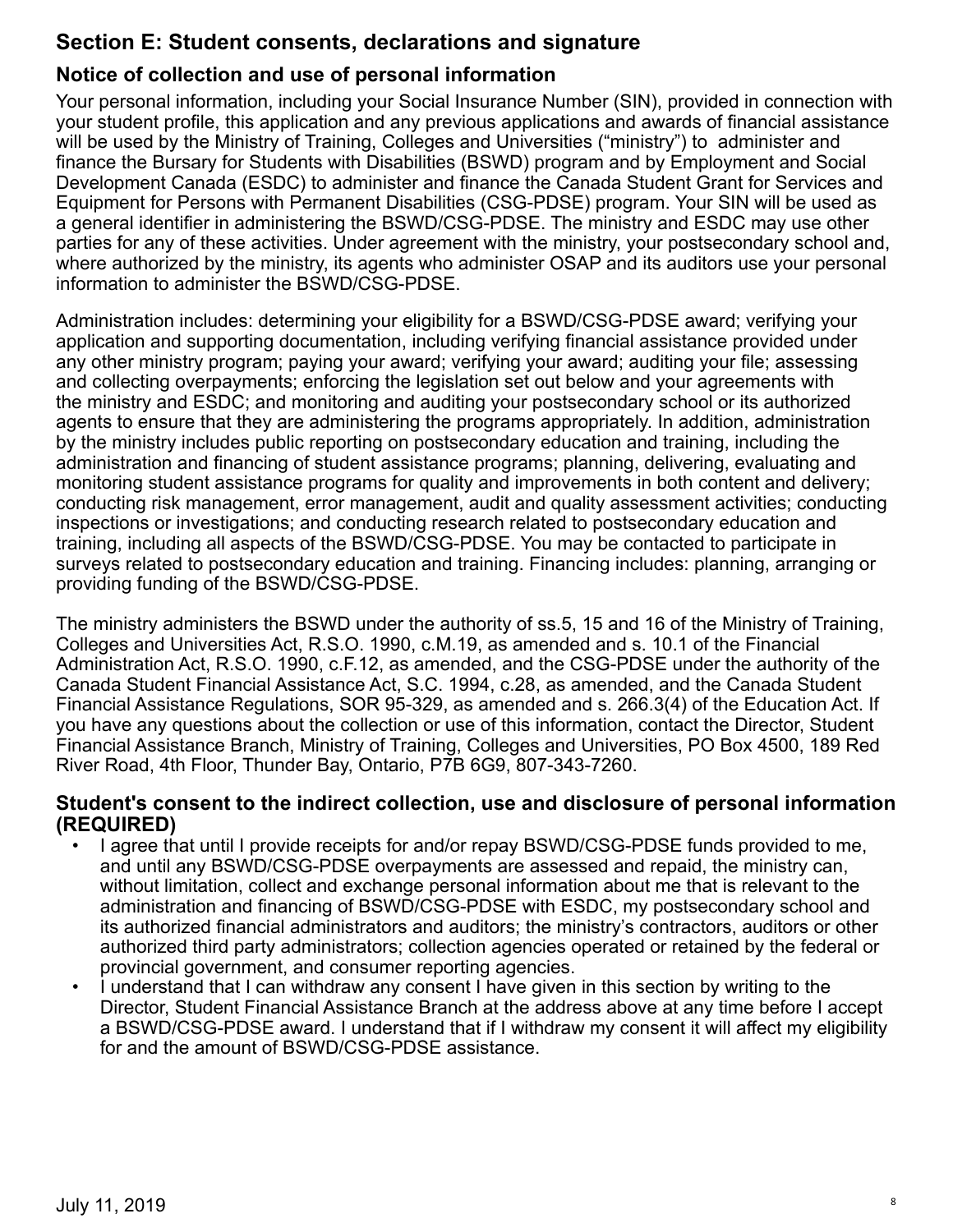# **Student's declaration**

- I require BSWD/CSG-PDSE funding for the cost of the disability-related services and/or equipment identified on this application, and I will not receive financial assistance from any other source to cover these costs.
- I understand that I must use the BSWD/CSG-PDSE I receive for the equipment and/or services identified on this application and that I cannot substitute for any other equipment and/or services not identified on this application.
- I agree that I will provide receipts for equipment and software no later than 30 days after being issued BSWD/CSG-PDSE funds, and I agree that I will provide receipts for services no later than 30 days after the end of my OSAP study period. I will submit these receipts to my postsecondary school's Financial Aid Office or to the ministry, as instructed on this application form, and will show that BSWD/CSG-PDSE funds were spent for their approved purposes.
- I agree that if I do not submit receipts, I will repay, by money order or certified cheque to my school's Financial Aid Office or to the Minister of Finance, any BSWD/CSG-PDSE funds that I have not used for the OSAP study period identified on this application. I understand that failure to do so may result in being restricted from receiving OSAP, including BSWD/CSG-PDSE funding.
- I understand that I may be required to repay all or part of the BSWD/CSG-PDSE funds if the information and any supporting documentation I provide in connection with this application is found to be inaccurate or if any information I provide changes, including my OSAP study period and/or my course load.
- I understand that information I provide in connection with this application will be verified and audited and any change resulting from verification and audit may affect my eligibility for and the amount of BSWD/CSG-PDSE funds provided to me, and that I may be required to repay all or a part of the BSWD/CSG-PDSE funds.
- I have given complete and true information on this application form and I understand that if I fail to provide complete and true information and/or fail to promptly notify my Financial Aid Office or the ministry through my account on the OSAP website or in writing of changes to any information I have provided, including my disability and the services and equipment I need, my address and/or financial, academic, family, and/or OSAP study period status; or fail to fulfil any obligations respecting the repayment of any overpayments, the ministry may restrict me from receiving OSAP, including BSWD/CSG-PDSE funding, and may take legal action and may require me to repay any assistance that I received.

**I have read and understood this section, including the notice of collection, use and disclosure of my personal information and my signature attests to my consent to the indirect collection, use and disclosure of my personal information.**

| <b>Signature of applicant:</b> | Date:     |      |
|--------------------------------|-----------|------|
|                                | Month Day | Year |
|                                |           |      |
|                                |           |      |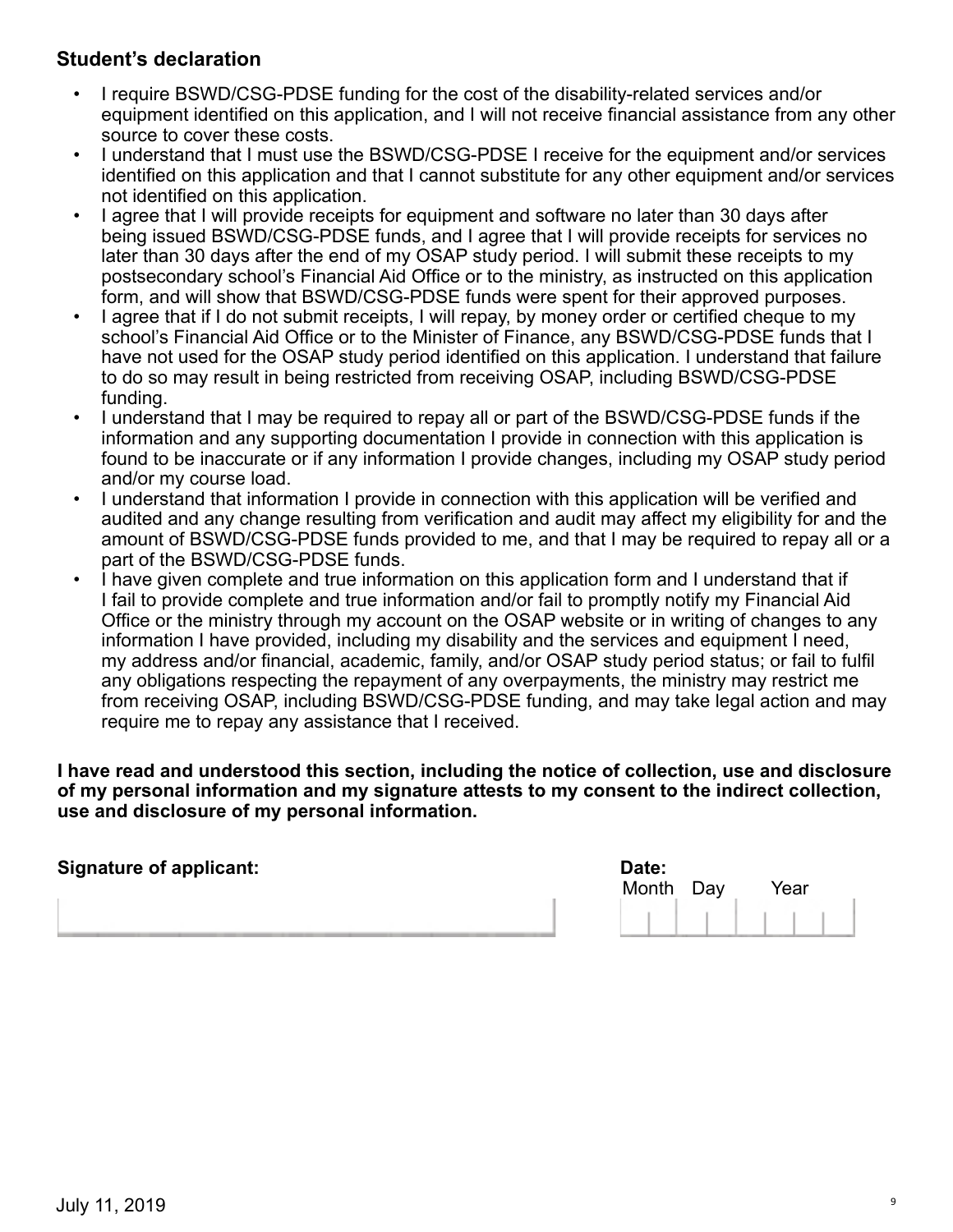# **Section F: Declaration by the Office for Students with Disabilities (offices in public universities and colleges in Ontario only)**

I declare that based on the information provided on this application:

- The student requires the services and/or equipment selected to accommodate their disabilityrelated needs to participate in postsecondary studies; and
- The costs indicated (estimated or actual) for each of the selected items are accurate.

#### **Name of disabilities office coordinator/counsellor:**

| <b>Signature:</b> | Date:<br>Month<br>Day<br>Year |
|-------------------|-------------------------------|
|                   |                               |

# **Section G: Enrolment confirmation and declarations by Financial Aid Administrator at a public Ontario college or university**

I declare that:

- The student's OSAP profile shows that their disability status has been verified.
- The student's disability status on their OSAP profile has been verified as the option I have indicated:

| <b>Temporar</b> |
|-----------------|
|-----------------|

**Temporary Permanent**

- The student has applied for and is eligible for funding under one of the following programs for the study period programs for their current study period:
	- OSAP for Full-Time Students (has at least \$1.00 of financial need)

OSAP for Part-Time Students

- Institution-funded Special Bursary
- The student has provided all required documentation for this application.
- The student is defined as being enrolled in full-time studies.

#### **Name of financial aid administrator:**

**Signature:** 

| Date:<br>Month Day | Year |
|--------------------|------|
|                    |      |